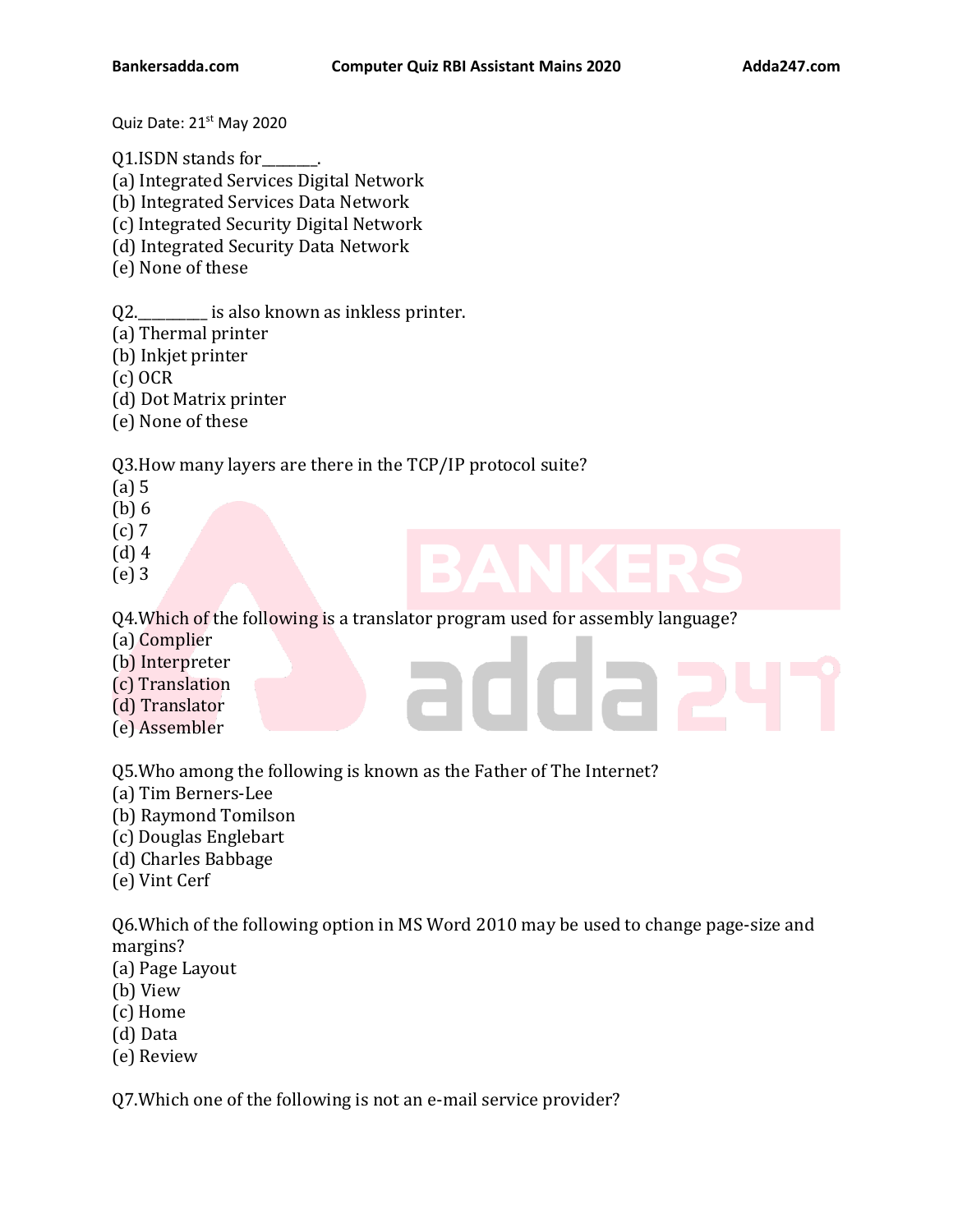- (a) Hotmail
- (b) Gmail
- (c) Bing
- (d) Yahoo mail
- (e)None of these

Q8.Which of the following key combination can be used to open task manager?

- (a)  $Ctrl + Shift + Tab$
- (b) Ctrl + Shift + ESC
- $(c)$  Ctrl + Shift + O
- (d)  $Ctrl + Shift + T$
- (e) None of these

Q9.In second generation, which type of memory was used to store data?

- (a) Paper tapes
- (b) Magnetic drum
- (c) Magnetic core
- (d) Magnetic tape
- (e) Magnetic disk

Q10.Trackball is an example of a/an \_\_\_\_\_\_.

- (a) Programming device
- (b) Pointing device
- (c) Output device
- (d) Software device
- (e) Printing device

Q11.What is the technical term for the devices connected in a network?

- (a) Hubs
- (b) Nodes
- (c) Sections
- (d) Attachment units
- (e) Access points

Q12.Which of the following is the activity of purchasing items and products from different websites on the internet and using online modes, such as credit cards and debit cards, to make the payments?

- (a) E-banking
- (b) Online shopping
- (c) Online reservation
- (d) M-reservation
- (e) E-governance

Q13.What acts as master software that works as a mediator between a computer user and hardware of a computer? (a) Application Program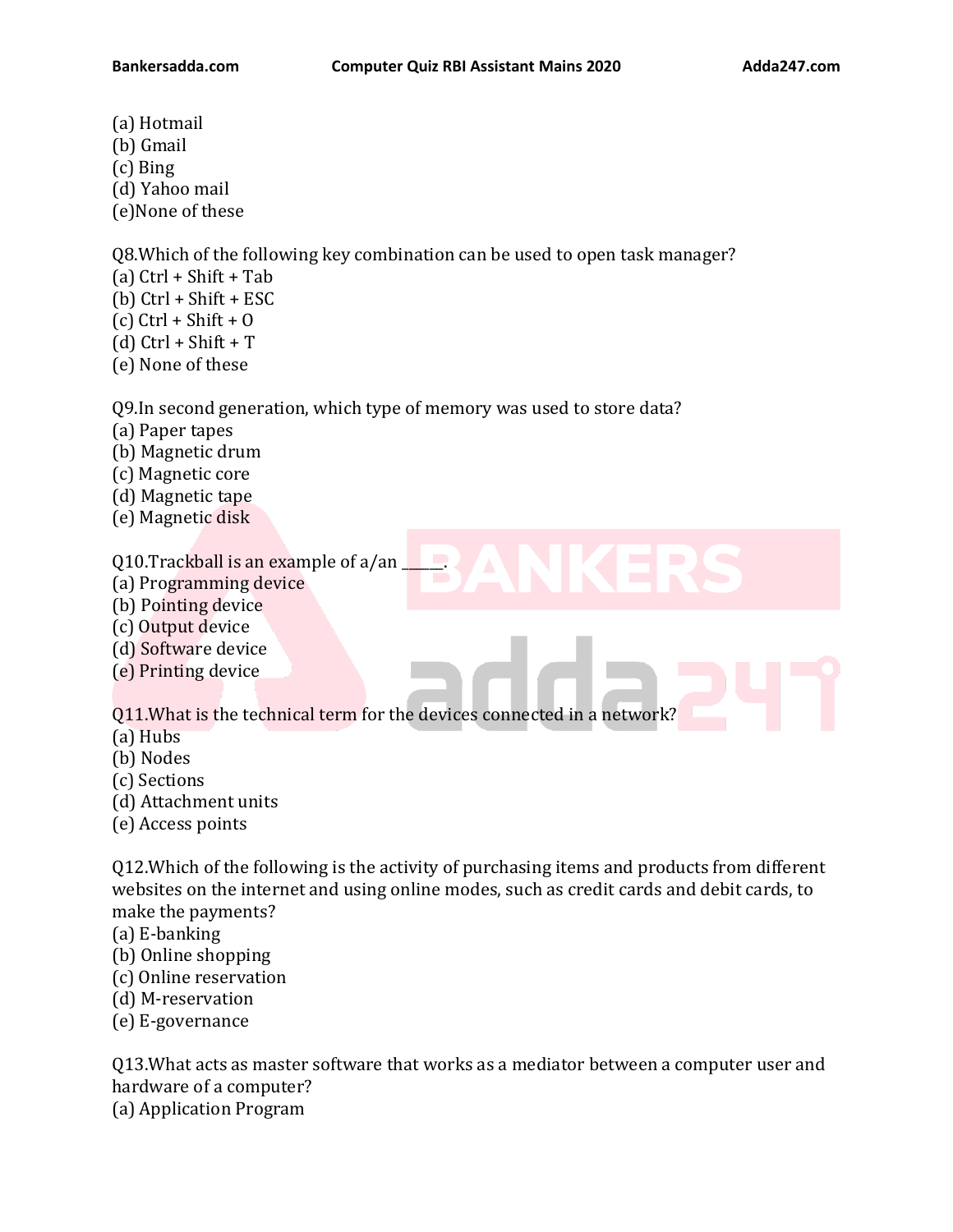- (b) Hardware (c) Software (d) Operating System
- (e) User

Q14.Which of the following can be used to protect sensitive data from prying eyes?

- (a) Cascading
- (b) Passwords
- (c) File locks
- (d) File permissions
- (e) None of these

Q15.Given the following URL - http://www.example.com:80/path/to/myfile.html Here - 'www.example.com', ':80' and stand for \_\_\_\_\_ and \_\_\_\_\_\_ respectively.

- (a) IP and source
- (b) Domain Name and Port
- (c) File name and Path
- (d) Path and Port
- (e) IP and Locator



## **Solutions**

 $S1.Ans.(a)$ Sol. ISDN stands for Integrated Services Digital Network.

S2.Ans. (a) Sol. Thermal printers are inkless.

## S3.Ans.(d)

Sol. The TCP/IP protocol suite contains four layers including network access, Internet, transport and application.

S4.Ans.(e) Sol. Assembler translates a program written in an assembly language into machine language.

S5.Ans.(e)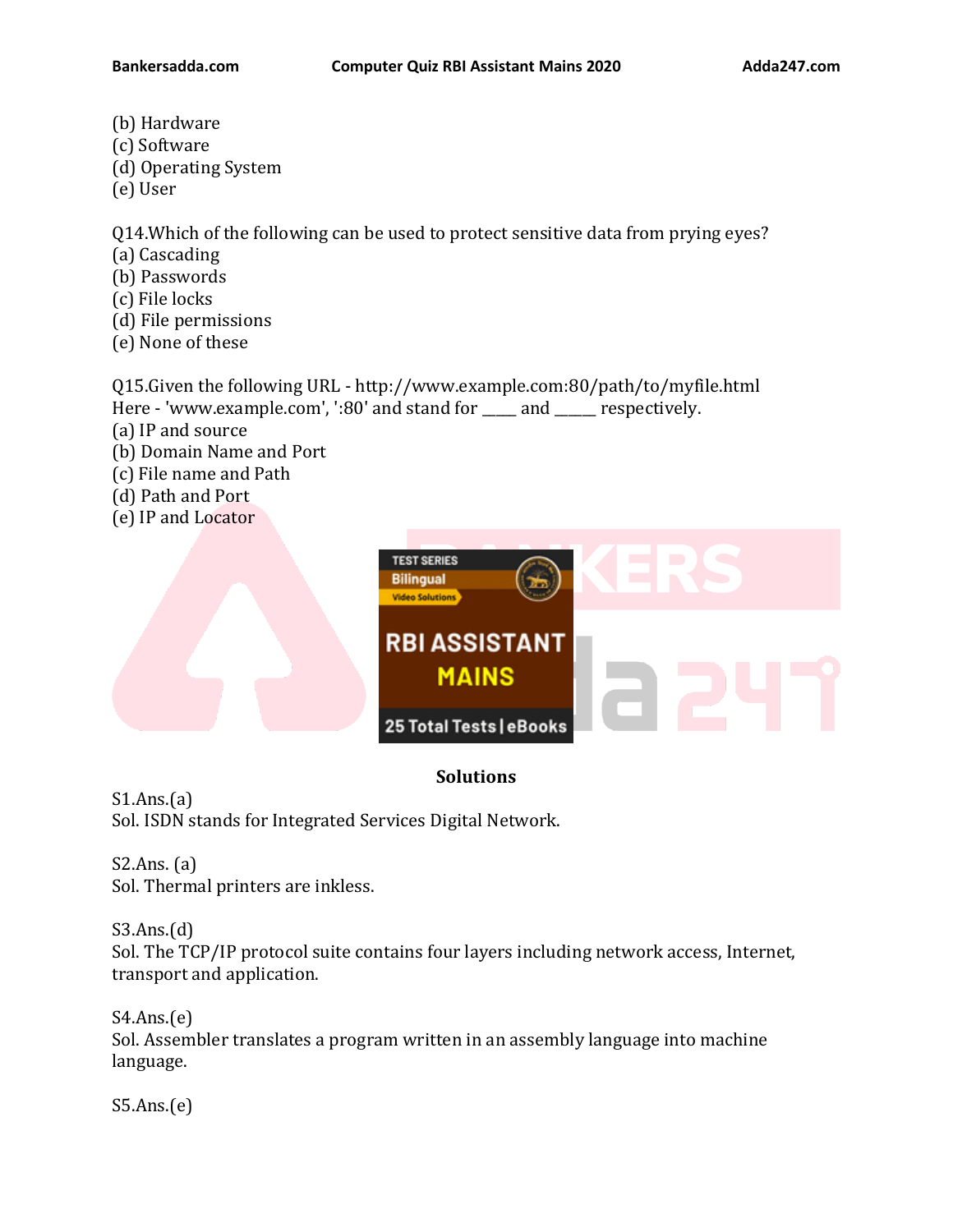Sol. Tim Berners-Lee- Inventor of the World Wide Web. Berners-Lee is the director of the World Wide Web Consortium (W3C), which oversees the continued development of the Web.

Raymond Tomilson-Sent the first e-mail (to himself)

Douglas Englebart- Father of computer mouse

Charles Babbage- Father of computers, inventor of analytical engine and difference engine Vint Cerf- Father of the Internet. Cerf is the co-designer of the TCP/IP protocols and the architecture of the Internet.

S6.Ans.(a)

Sol. In MS Word, Margins, Size and Orientation is available in Page Setup under Page Layout Tab.

 $S7.Ans.(c)$ 

Sol. E-mail service providers allow you to create an e-mail account. Hotmail, Gmail and Yahoo Mail allow you to create a free e-mail account, but Bing doesn't.

S8.Ans. (b)

Sol. Ctrl + Shift + ESC can be used to open task manager

 $S9.Ans.(c)$ 

Sol. In second generation, magnetic cores were used as primary memory and magnetic tape and magnetic disks as secondary storage devices.

S10.Ans.(b) Sol. Trackball is an example of a pointing device (mouse).

S11.Ans.(b) Sol. In a computer network, the devices are called nodes.

S12.Ans.(b)

Sol. The activity of purchasing items from different websites on the internet is known as online shopping.

S13.Ans.(d) Sol. Operating system provides an interface between a user and computer hardware. It enables a user to utilize hardware resources efficiently.

S14.Ans (d) Sol. File permissions can be used to selectively provide authorization to viewer to view data, thus protecting data from prying eyes.

S15.Ans.(b) Sol. www.example.com is domain name and :80 is the port number in the given URL.